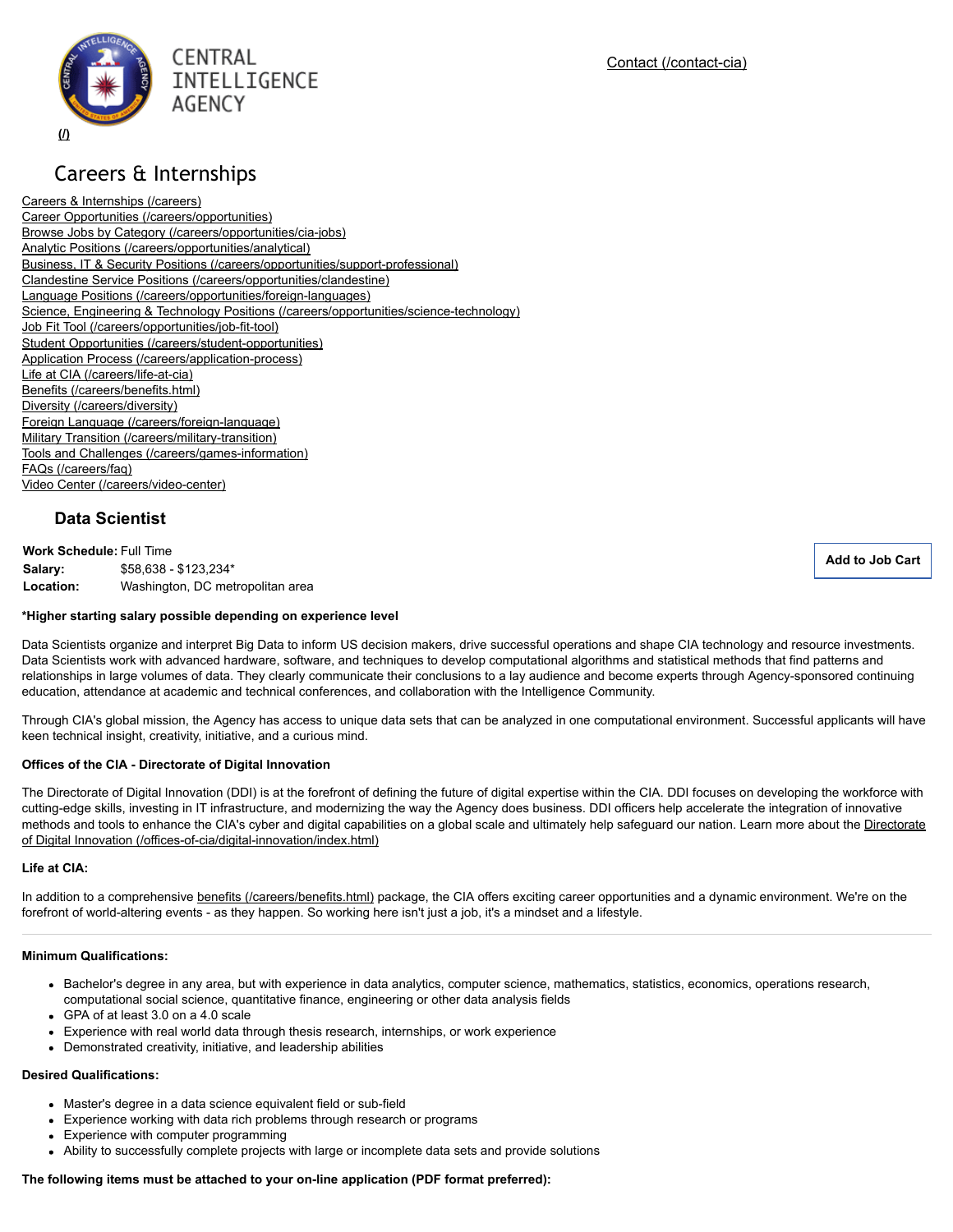- **Your resume.**
- **A cover letter in which you specify your qualifications for one or more positions.**
- **Unofficial transcripts for all degrees.**
- A writing sample, five (5) pages MAXIMUM, single spaced, technical or analytic paper that focuses on your current area of expertise or interest **and is related to your interest in positions at CIA. You can excerpt longer papers.**

## **ALL POSITIONS REQUIRE RELOCATION TO THE WASHINGTON DC METROPOLITAN AREA.**

All applicants must successfully complete a thorough medical and psychological exam, a polygraph interview, and an extensive background investigation. US citizenship is required.

To be considered suitable for Agency employment, applicants must generally not have used illegal drugs within the last twelve months. The issue of illegal drug use prior to twelve months ago is carefully evaluated during the medical and security processing.

**Important Notice:** Friends, family, individuals, or organizations may be interested to learn that you are an applicant for or an employee of the CIA. Their interest, however, may not be benign or in your best interest. You cannot control whom they would tell. We therefore ask you to exercise discretion and good judgment in disclosing your interest in a position with the Agency. You will receive further guidance on this topic as you proceed through your CIA employment processing.

#### To Apply:

Save the position(s) that interest you in the job cart. You can add up to four (4) positions. Job cart selections will only be retained during this site visit, so be sure to click "Apply Now" before closing the browser window. After clicking "Apply Now" you will be taken to the application account creation page. The positions will appear in the cart once you have created an account. **DO NOT** submit multiple applications; this will only slow the review of your application and delay processing. Please read the Application Instructions carefully before you begin the online application process.

#### Application Instructions (/careers/application-process/application-instructions/instructions.html)

An equal opportunity employer and a drug-free work force.

**Add to Job [Cart](javascript:;)**

Posted: May 16, 2012 05:33 PM Last Updated: Oct 24, 2017 01:15 PM

News:

Share this:



Job Cart **0** jobs in your cart

**View Cart**

**[\(/careers/application-](https://www.cia.gov/careers/application-process/apply-now.html)**

**process/apply-**

**now.html)**

# FEATURED VIDEO



**View YouTube Channel [\(http://www.youtube.com/watch?](http://www.youtube.com/watch?v=pfVamlWhbss) v=pfVamlWhbss)**

### JOB FIT TOOL

Find the CIA job that's the best fit for your skills and experience.

**[Start](https://www.cia.gov/careers/opportunities/job-fit-tool/job-fit-tool.html) Job Fit**

### MYTH #1

**An average day as a CIA employee involves a car chase in a foreign city.**

**TRUE or FALSE?**

**[\(/careers/games](https://www.cia.gov/careers/games-information/myths?myth=1)**